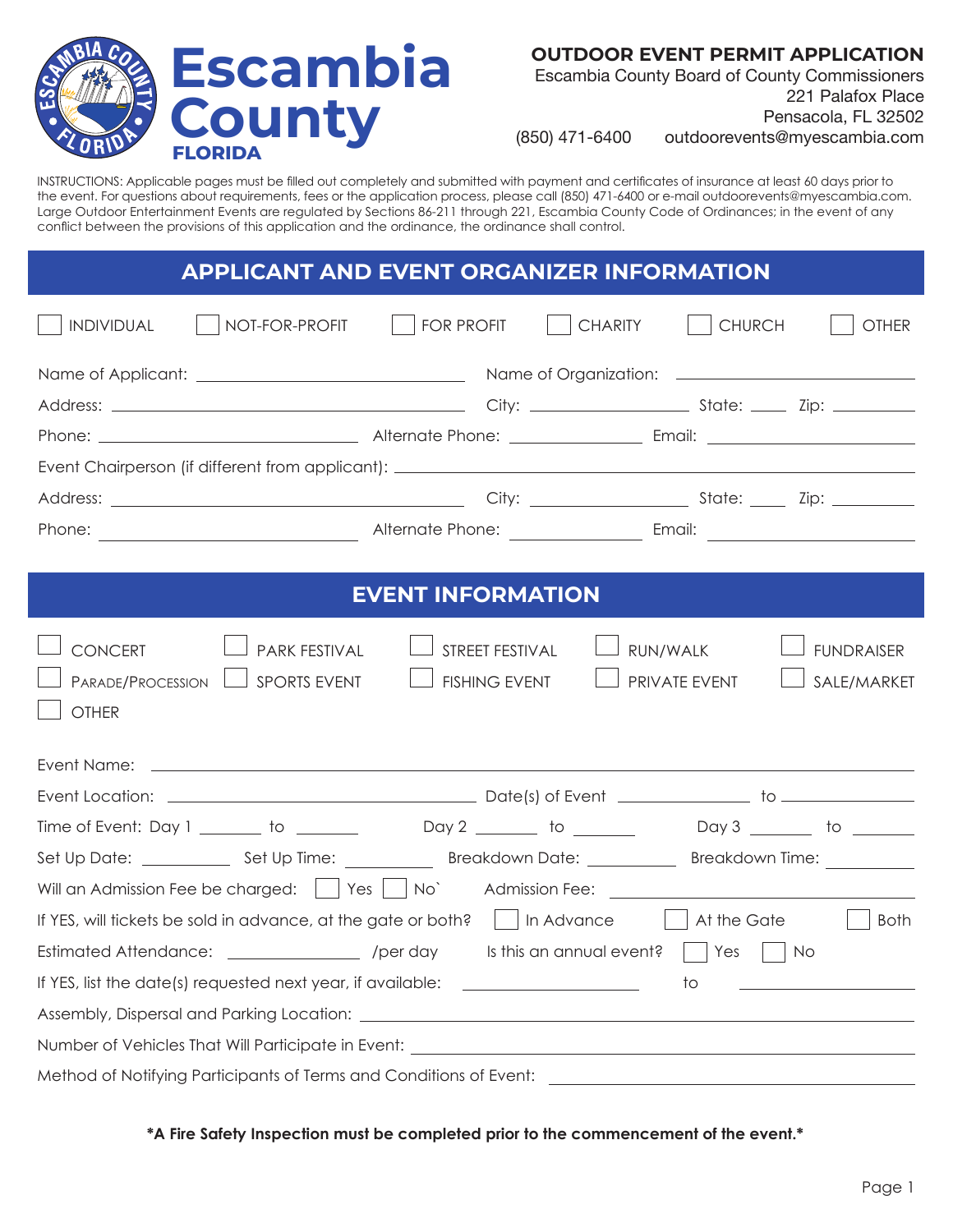# **SPECIAL EVENT QUESTIONS**

| Please answer all questions and attach a site plan and additional documents to the application.                                                                                                                           |     |     |
|---------------------------------------------------------------------------------------------------------------------------------------------------------------------------------------------------------------------------|-----|-----|
| 1. Will restroom facilities and adequate potable water be available on site?<br>If yes, describe: $\sqrt{ }$                                                                                                              | Yes | No. |
| 2. Is electrical power necessary and available along with the required facilities?                                                                                                                                        | Yes | No  |
| If yes, describe:                                                                                                                                                                                                         |     |     |
| 3. Will there be amplified sound (live or recorded music, loudspeakers, etc)?                                                                                                                                             | Yes | No  |
|                                                                                                                                                                                                                           |     |     |
| 4. Will food or non-alcoholic beverages be sold or given away?                                                                                                                                                            | Yes | No  |
| 5. Will food be cooked at the event?                                                                                                                                                                                      | Yes | No. |
| 6. Will there be adequate garbage and litter cleanup during and after event?                                                                                                                                              | Yes | No. |
| 7. Will alcoholic beverages be sold or given away?                                                                                                                                                                        | Yes | No  |
| If yes, liquor liability insurance must be attached. Also, applicant must<br>consult with Risk Management and Development Services Department on<br>the required insurance amount and alcohol permissions.                |     |     |
| 8. Will there be fireworks?                                                                                                                                                                                               | Yes | No. |
| If yes, Fireworks Exhibition Permit Application must be attached.                                                                                                                                                         |     |     |
| 9. Will unimproved lots be used for parking?                                                                                                                                                                              | Yes | No  |
| If yes, a Parking Management Plan must be attached.                                                                                                                                                                       |     |     |
| 10. Will a County park or other public facility be utilized?                                                                                                                                                              | Yes | No. |
| If yes, a Park Rental Application or Facility License must be attached.                                                                                                                                                   |     |     |
| 11. Will vendors be selling merchandise, food or wares?                                                                                                                                                                   | Yes | No. |
| If yes, a Vendor Information Form must be attached. Also, all food vendors<br>must meet the requirements for cooking operations during public events<br>(included in this application).                                   |     |     |
| 12. Will tents larger than 30x30 be erected?                                                                                                                                                                              | Yes | No. |
| If yes, a Tent Permit must be attached. All booths or tents, regardless of size,<br>must have a minimum of (1) 2A10BC fire extinguisher that has been inspected<br>and tagged by a licensed fire extinguisher contractor. |     |     |
| 13. Will stages or platforms be erected?                                                                                                                                                                                  | Yes | No. |
| If yes, applicant must consult with the Building Inspections at (850) 595-3550 for<br>applicable permits and to schedule inspections prior to event commencement.                                                         |     |     |
| 14. How many members of the applicant's staff will be supporting the event?                                                                                                                                               |     |     |
| 15. What is the method of communication used by staff during event (radios, etc)?                                                                                                                                         |     |     |
| 16. How will event staff be identified (t-shirts, badges, etc.)? Please describe or<br>attach depiction.                                                                                                                  |     |     |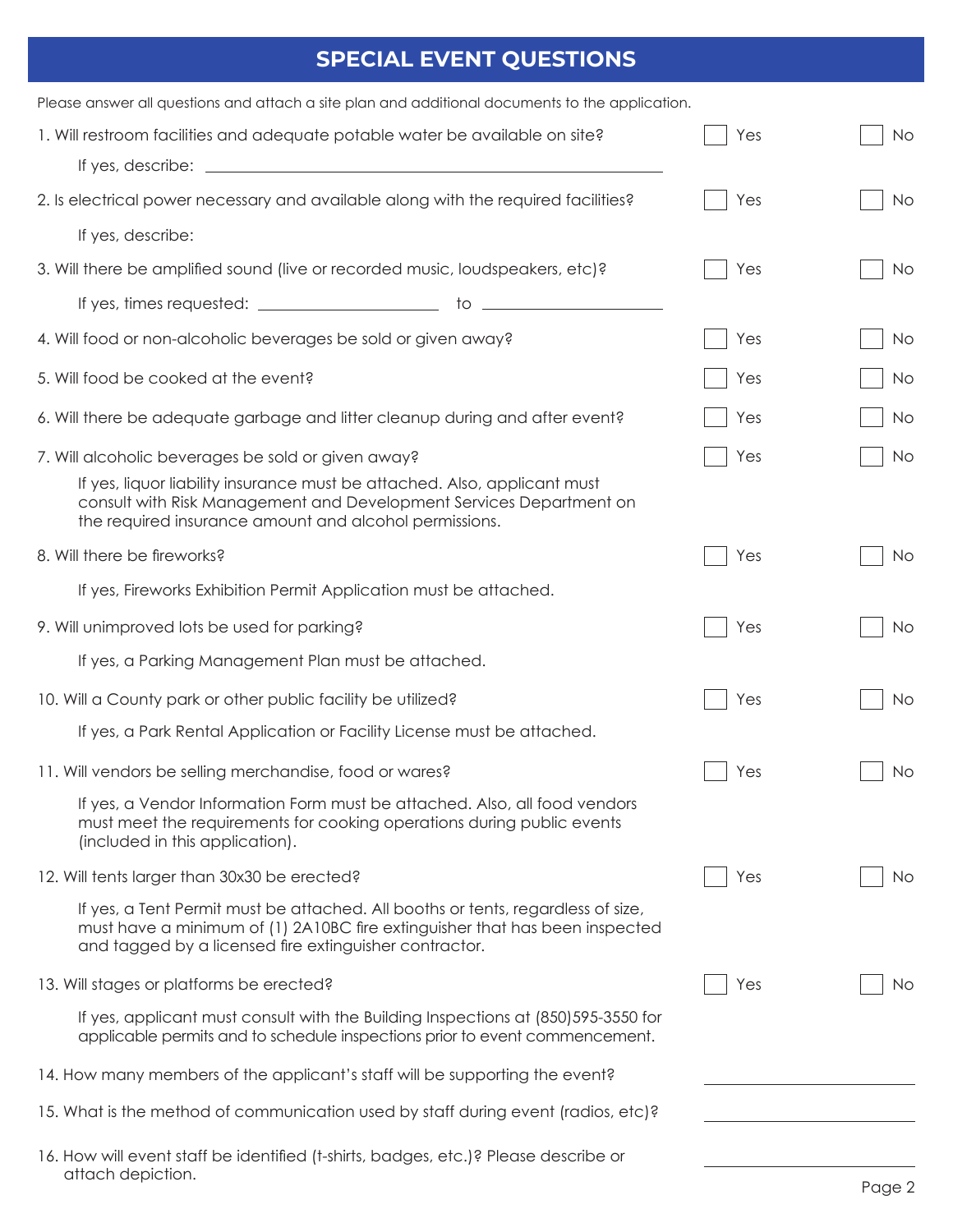## **ADDITIONAL REQUIRED DOCUMENTS**

Below are documents that are required to be submitted with the application prior to permit being issued, if approved.

# **Florida Division of Corporations Annual Report**

# **Tax Exempt Certificate** and/or **501(c)3 Documentation**

If entity is claiming tax exempt and/or non-profit status

## **Event Site Plan** and/or **Route Map**

 Site Plan must show the assembly, dispersal, parking areas, and all temporary construction or structures (stages, booths, water and toilet facilities, etc.). A Management of Traffic (MOT) Plan may also be necessary, depending upon event type, and must be submitted along with Site Plan for the event.

Map(s) must be approved by Development Services, Community & Environment/Environmental Services, Escambia County Sheriff's Office, and the Public Safety Department. Depending upon the specific type of event, the approval of other County Departments may also be required.

## **Cleanup Plan**

Cleanup Plan must be submitted with a bond, as determined by Risk Management Division.

All cleanup activities must be completed within 24 hours of the end of the event

## **Insurance Certificate**(s)

Certificate(s) must list Escambia County as an additional insured on all insurance coverage. Other additional insured may be required, depending upon scope and/or location of event. Certificate holder should read:

> Escambia County 221 Palafox Place Pensacola, FL 32502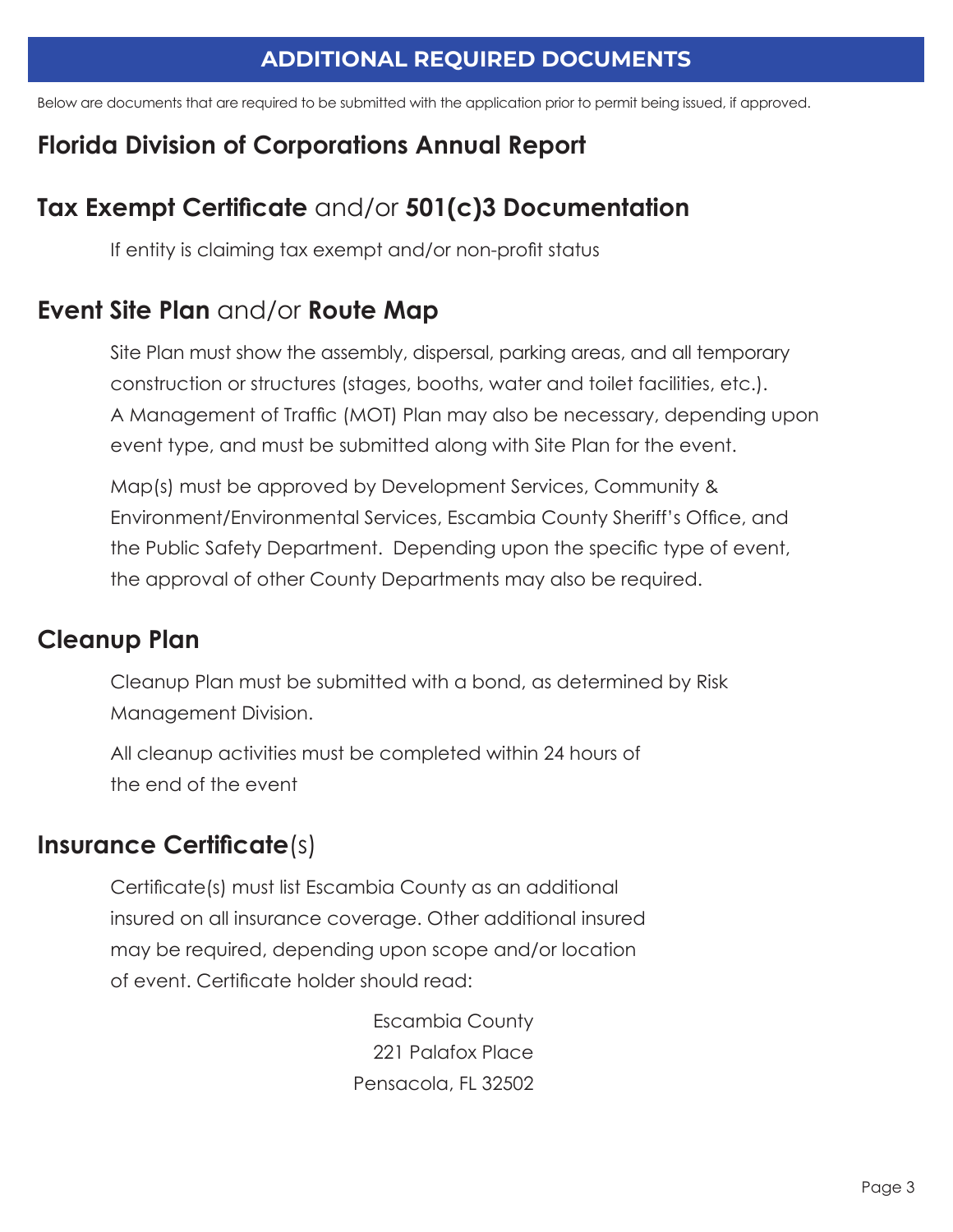# **Cancellation Policy**

• The Cleanup Deposit will be returned if the event is cancelled prior to the date of the event. (Restrictions may apply based on the event location.

 $\bullet$  No Permit Fees will be refunded if the event is cancelled before or after the scheduled event date.

• Although Permit Fees are non-refundable, if an event is cancelled due to inclement weather, the permit fee can be credited towards an alternate date. Event organizers must be in touch with County before the scheduled event date or no more than three (3) business days following the scheduled event date to reschedule. The alternate date must be within eight (8) months of the original scheduled event date.

# **ADA Accessibility Guidelines**

l Event organizers must make the event accessible to people with disabilities to the greatest extent possible in compliance with the requirements of the Americans with Disabilities Act (ADA). If the event calls for portable restroom facilities, 5% of the total number of portable restroom units and at least one (1) in each grouping of units must be accessible to persons with disabilities.

• Accessible parking must be provided for persons with disabilities. Depending on the location, designated accessible parking lots must be utilized for accessible parking for the event. Information regarding accessible parking locations should be included as part of the event advertising and clearly marked at the event site. At a minimum, all event personnel and volunteers should be aware of the locations of accessible parking to direct persons with disabilities and handicap tags to the appropriate parking areas.

# **Use of State Roads**

• Any event that requires the use of a State Road must complete the appropriate paperwork and submit it with the application.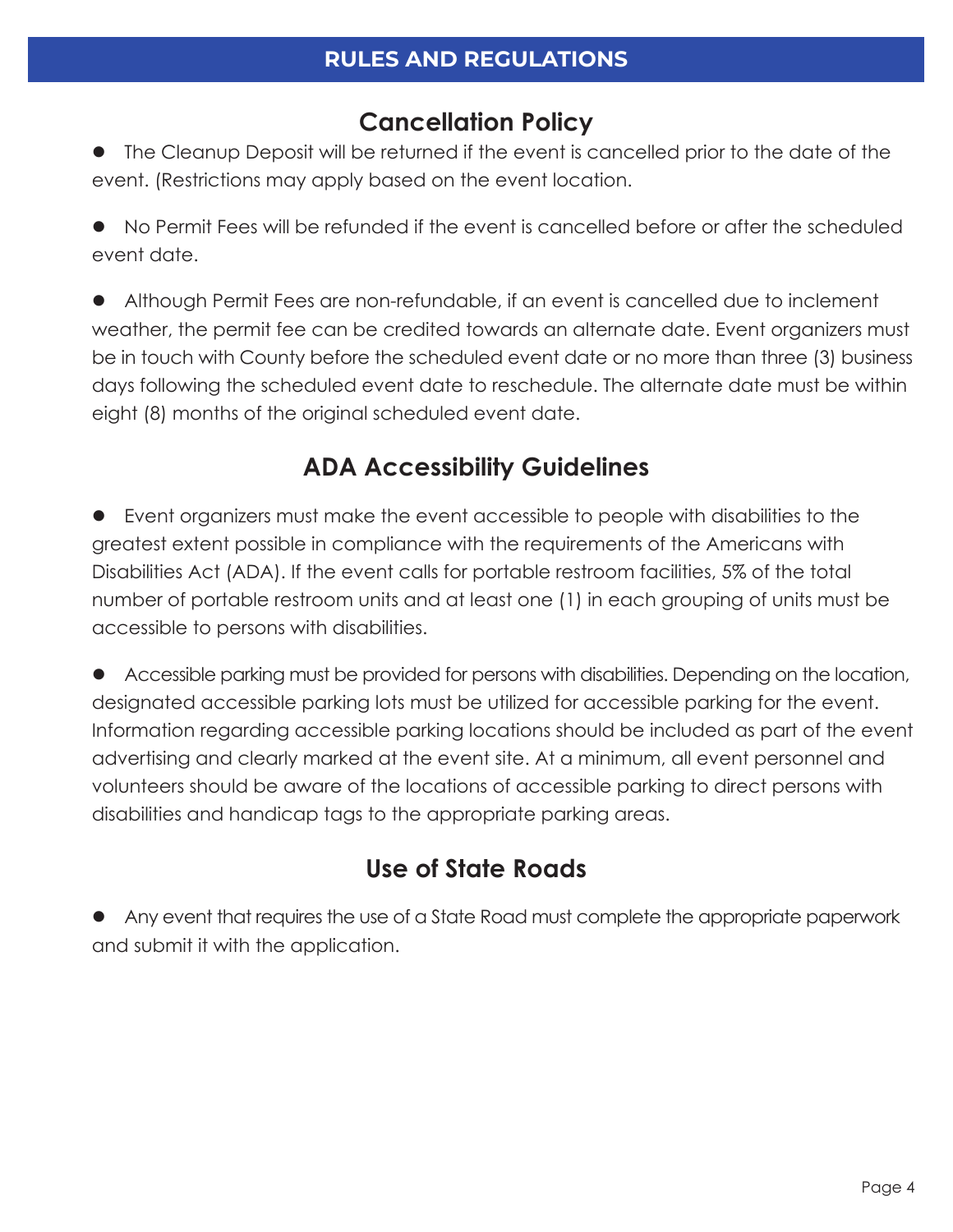## **COUNTY APPROVAL FORM**

Event organizers must receive approval from all required departments below. Some departments may be required if they are applicable to the event. Read the field of expertise to determine which applies to the event. When emailing staff please copy [outdoorevents@myescambia.com.](mailto:outdoorevents@myescambia.com) If department approval is received via email, please attach approving email(s) to permit application.

| <b>Department or Agency</b>                           | <b>Contact Information</b>                                                                                       | <b>Field of Expertise</b>                                                                                                                                                                               | <b>Contact Method</b>       |
|-------------------------------------------------------|------------------------------------------------------------------------------------------------------------------|---------------------------------------------------------------------------------------------------------------------------------------------------------------------------------------------------------|-----------------------------|
| <b>Sheriff's Department</b>                           | (850) 436-9947<br>anhobbs@escambiaso.com                                                                         | <b>Street Closures; Traffic</b><br>Run/Walk/Bicycle<br>Routes; Security                                                                                                                                 | Email<br>Phone<br>In Person |
| <b>Approval Received</b>                              |                                                                                                                  |                                                                                                                                                                                                         |                             |
| Name/Title:                                           | Signature:<br><u> 1989 - Johann Barbara, martxa amerikan per</u>                                                 |                                                                                                                                                                                                         | Date:                       |
| Comments/Conditions:                                  | <u> 1980 - Johann Stoff, amerikansk politiker (* 1908)</u>                                                       |                                                                                                                                                                                                         |                             |
| Number/Type of Personnel Assigned:                    |                                                                                                                  |                                                                                                                                                                                                         |                             |
| Public Safety/EMS                                     | (850) 471-6526<br>ems@myescambia.com                                                                             | <b>EMS Requirements</b>                                                                                                                                                                                 | Email<br>Phone<br>In Person |
| <b>Approval Received</b>                              |                                                                                                                  |                                                                                                                                                                                                         |                             |
| Name/Title:                                           | Signature:                                                                                                       |                                                                                                                                                                                                         | Date:                       |
| Comments/Conditions:                                  | and the control of the control of the control of the control of the control of the control of the control of the |                                                                                                                                                                                                         |                             |
| Number/Type of Personnel Assigned:                    |                                                                                                                  |                                                                                                                                                                                                         |                             |
| Public Safety/Fire Rescue<br><b>Approval Received</b> | (850) 475-5530<br>fire@myescambia.com                                                                            | Fire Lane; Fire Truck;<br>Outdoor Cooking/<br>Grilling; Flame Activities;<br><b>Fireworks Exhibition Permits;</b><br>Permits for Large Tents;<br><b>Operational Permits (Fire</b><br>Safety Inspection) | Email<br>Phone<br>In Person |
| Name/Title:                                           | Signature:                                                                                                       |                                                                                                                                                                                                         | Date:                       |
| Comments/Conditions:                                  | the control of the control of the control of the                                                                 |                                                                                                                                                                                                         |                             |
| Number/Type of Personnel Assigned:                    |                                                                                                                  |                                                                                                                                                                                                         |                             |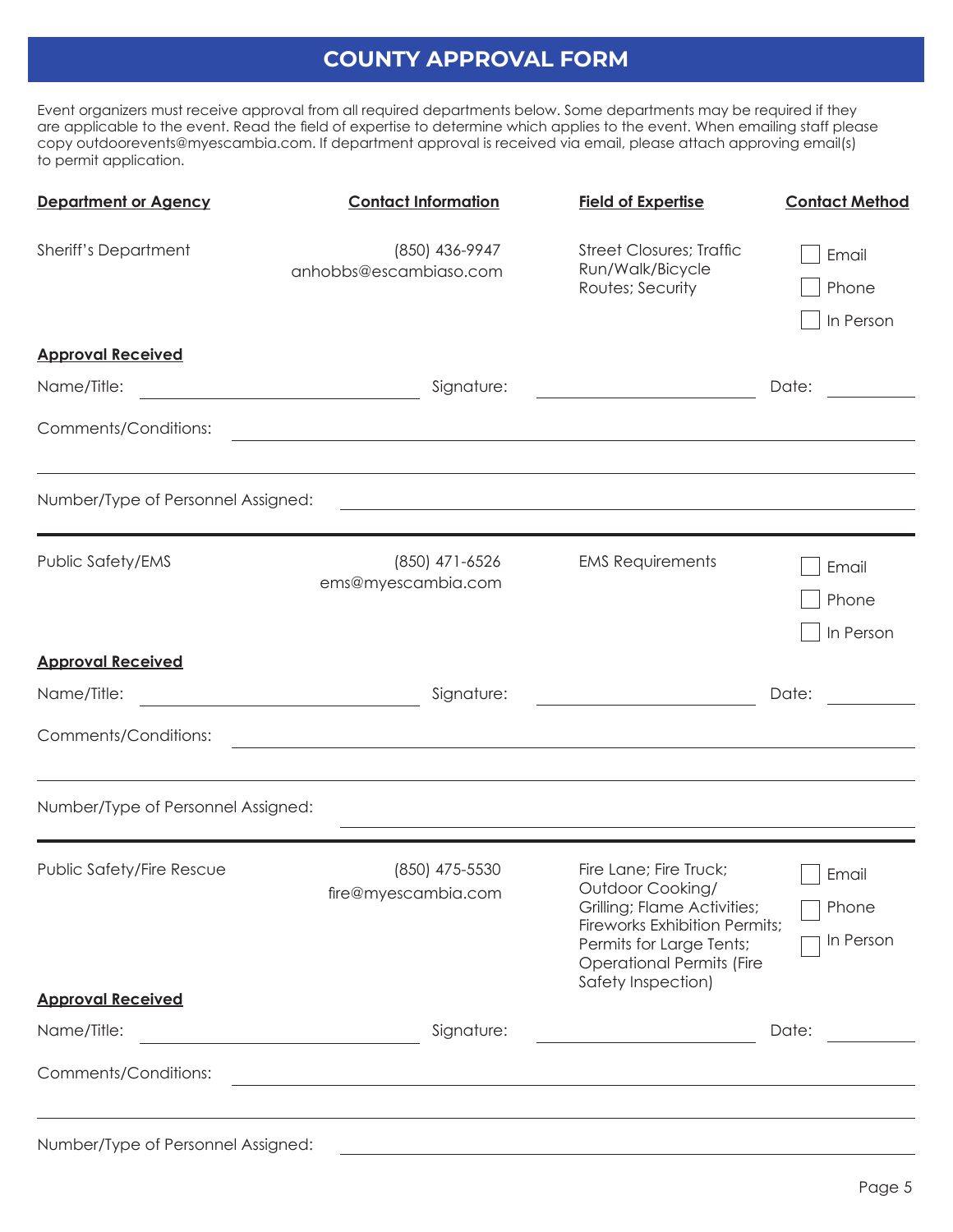| <b>Risk Management</b>                  | (850) 595-4765<br>risk@myescambia.com                                                                                              | Insurance Requirements;<br>Alcohol Insurance; Live<br>Animal Insurance; Liability<br><b>Risks</b>                                                                                                                                    | Email<br>Phone<br>In Person        |
|-----------------------------------------|------------------------------------------------------------------------------------------------------------------------------------|--------------------------------------------------------------------------------------------------------------------------------------------------------------------------------------------------------------------------------------|------------------------------------|
| <b>Approval Received</b><br>Name/Title: | Signature:<br><u> 1989 - Johann Barn, mars ann an t-Amhain Aonaich an t-Aonaich an t-Aonaich ann an t-Aonaich ann an t-Aonaich</u> |                                                                                                                                                                                                                                      | Date:                              |
| Comments/Conditions:                    |                                                                                                                                    | <u> 1989 - Andrea Santa Andrea Andrea Santa Andrea Andrea Andrea Andrea Andrea Andrea Andrea Andrea Andrea Andre</u>                                                                                                                 |                                    |
| Number/Type of Personnel Assigned:      |                                                                                                                                    | <u> 1989 - Andrea Station Barbara, actor a component de la componentación de la componentación de la componentaci</u>                                                                                                                |                                    |
| <b>Building Inspections</b>             | $(850)$ 595-3581<br>buildinginspections@myescambia.com                                                                             | <b>Stages and Platforms</b>                                                                                                                                                                                                          | Email<br>Phone<br>In Person        |
| <b>Approval Received</b><br>Name/Title: | Signature:<br><u> 1980 - Johann Barbara, martxa a</u>                                                                              |                                                                                                                                                                                                                                      | Date:                              |
| Comments/Conditions:                    |                                                                                                                                    | <u> 1989 - Johann Stoff, amerikansk politiker (* 1908)</u>                                                                                                                                                                           |                                    |
| Number/Type of Personnel Assigned:      |                                                                                                                                    | <u> 1989 - Johann Stoff, amerikansk politiker (* 1908)</u>                                                                                                                                                                           |                                    |
| Community and Environment               | (850) 595-4988<br>communityenvironment@myescambia.com                                                                              | Environmental impact;<br><b>Boating and Water</b><br>Requirements                                                                                                                                                                    | Email<br>Phone<br>$\Box$ In Person |
| <b>Approval Received</b>                |                                                                                                                                    |                                                                                                                                                                                                                                      |                                    |
| Name/Title:                             | Signature:                                                                                                                         | <u> 1980 - Johann Barn, fransk politik fotograf (d. 1980)</u>                                                                                                                                                                        | Date:                              |
| Comments/Conditions:                    |                                                                                                                                    | and the control of the control of the control of the control of the control of the control of the control of the                                                                                                                     |                                    |
| Number/Type of Personnel Assigned:      |                                                                                                                                    | <u> 1980 - Johann Barn, fransk politik amerikansk politik (</u>                                                                                                                                                                      |                                    |
| Parks and Recreation                    | (850) 475-5220<br>recreation@myescambia.com                                                                                        | Park Rentals;<br><b>Facility Licenses</b>                                                                                                                                                                                            | Email<br>Phone<br>In Person        |
| <b>Approval Received</b>                |                                                                                                                                    |                                                                                                                                                                                                                                      |                                    |
| Name/Title:                             | Signature:                                                                                                                         | <u> 1980 - Johann Barbara, martxa a</u>                                                                                                                                                                                              | Date:                              |
| Comments/Conditions:                    | <u> 1989 - Johann Stoff, deutscher Stoffen und der Stoffen und der Stoffen und der Stoffen und der Stoffen und der</u>             |                                                                                                                                                                                                                                      |                                    |
| Number/Type of Personnel Assigned:      |                                                                                                                                    | <u> 1989 - Johann Harry Harry Harry Harry Harry Harry Harry Harry Harry Harry Harry Harry Harry Harry Harry Harry Harry Harry Harry Harry Harry Harry Harry Harry Harry Harry Harry Harry Harry Harry Harry Harry Harry Harry Ha</u> | Page 6                             |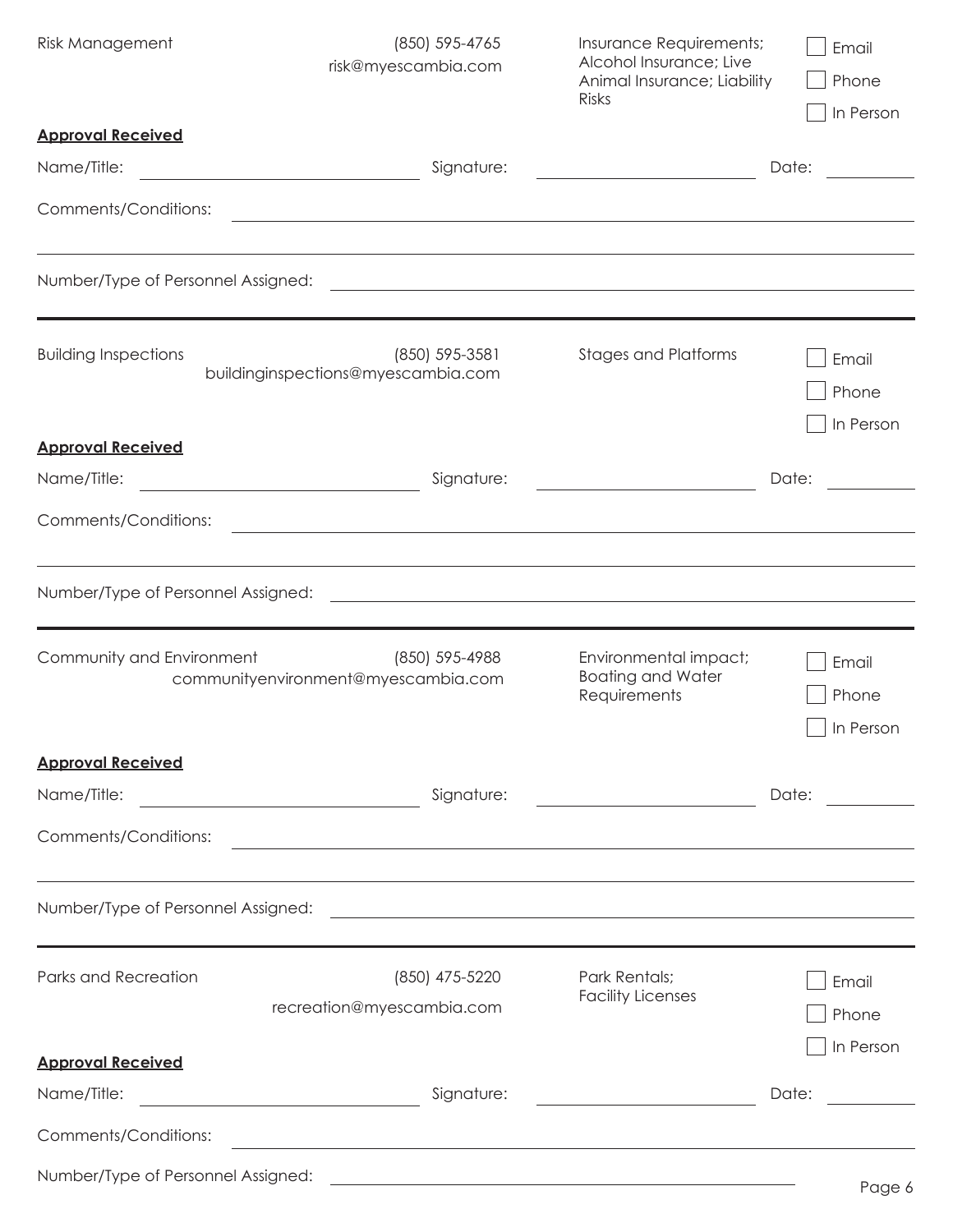| <b>Development Services</b>                                                                                                         | (850) 595-3475<br>hljones@myescambia.com                        | Zoning; Land Use<br>Authorization; Site Map<br>Alcohol Use Sign-off<br>(1-2 day events)                               | Email<br>Phone<br>In Person                |
|-------------------------------------------------------------------------------------------------------------------------------------|-----------------------------------------------------------------|-----------------------------------------------------------------------------------------------------------------------|--------------------------------------------|
| <b>Approval Received</b>                                                                                                            |                                                                 |                                                                                                                       |                                            |
| Name/Title:<br><u> 1989 - Johann Barn, mars ann an t-Amhain Aonaich an t-Aonaich an t-Aonaich ann an t-Aonaich ann an t-Aonaich</u> | Signature:                                                      |                                                                                                                       | Date:                                      |
| Comments/Conditions:                                                                                                                |                                                                 | <u> 1989 - Johann Stoff, deutscher Stoff, der Stoff, der Stoff, der Stoff, der Stoff, der Stoff, der Stoff, der S</u> |                                            |
|                                                                                                                                     |                                                                 |                                                                                                                       |                                            |
| Number/Type of Personnel Assigned:                                                                                                  |                                                                 |                                                                                                                       |                                            |
| Public Works                                                                                                                        | (850) 494-5860<br>roads@myescambia.com                          | County Road Closures/<br>Detours; Road Signage;<br>Mgmt. of Traffic Plan                                              | Email<br>Phone<br>In Person                |
| <b>Approval Received</b>                                                                                                            |                                                                 |                                                                                                                       |                                            |
| Name/Title:                                                                                                                         | Signature:<br><u> 1989 - Johann Barbara, martxa alemaniar a</u> |                                                                                                                       | Date:                                      |
| Comments/Conditions:                                                                                                                |                                                                 |                                                                                                                       |                                            |
| Number/Type of Personnel Assigned:                                                                                                  |                                                                 | <u> 1989 - Andrea Stadt Britain, fransk politik (f. 1989)</u>                                                         |                                            |
| Engineering                                                                                                                         | (850) 595-3404<br>traffic@myescambia.com                        | County Road Closures/<br>Detours; Road Signage;<br>Mgmt. of Traffic Plan                                              | Email<br>Phone<br>In Person                |
| <b>Approval Received</b>                                                                                                            |                                                                 |                                                                                                                       |                                            |
| Name/Title:<br><u> 1980 - Johann Barn, fransk politik (d. 1980)</u>                                                                 | Signature:                                                      |                                                                                                                       | Date:<br><u>and a strong to the strong</u> |
| Comments/Conditions:                                                                                                                |                                                                 | <u> 1989 - Johann Stoff, amerikansk politiker (d. 1989)</u>                                                           |                                            |
|                                                                                                                                     |                                                                 |                                                                                                                       |                                            |
|                                                                                                                                     |                                                                 |                                                                                                                       |                                            |

Signature of County Administrator or Designee Date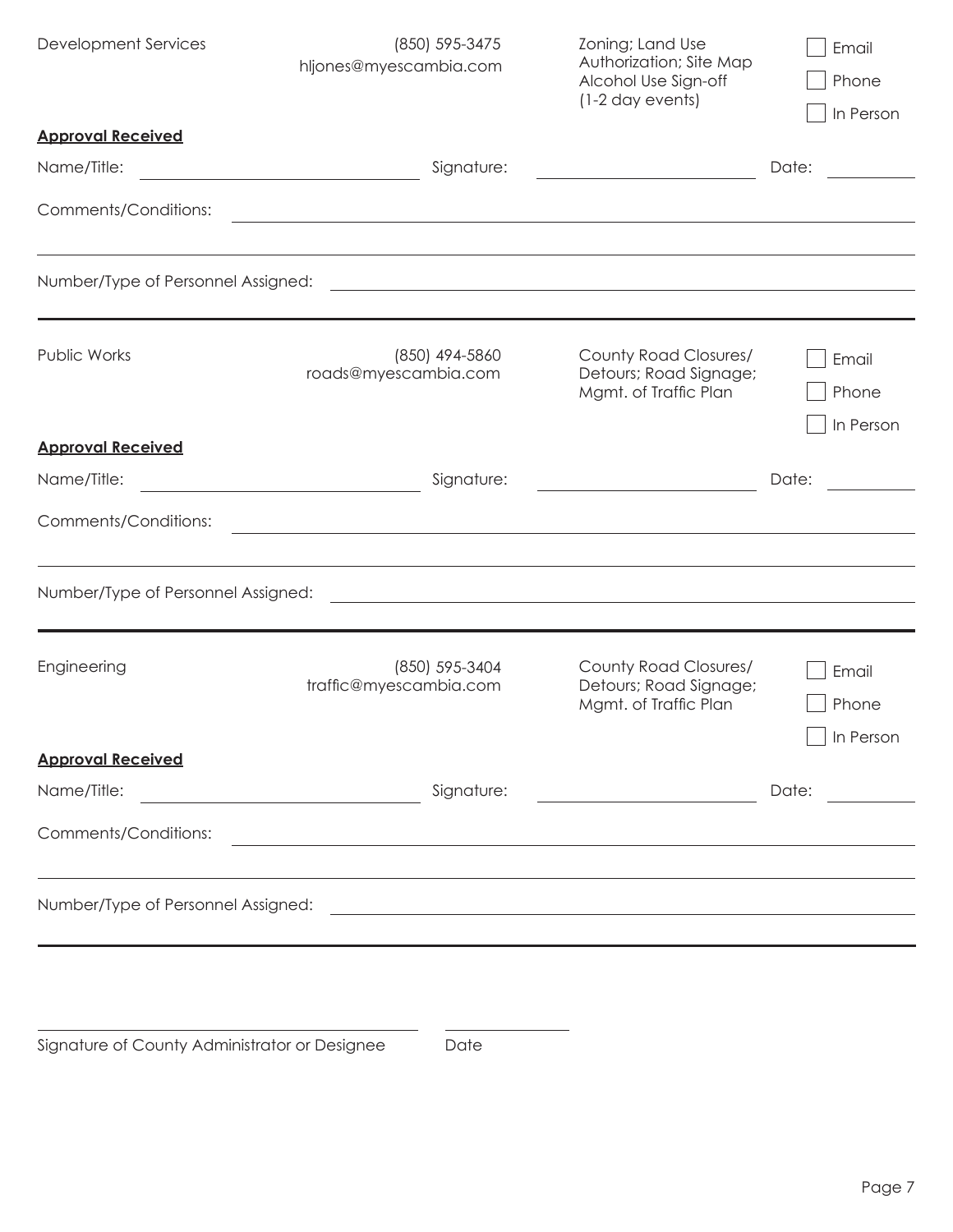### **OUTDOOR CLEAN-UP FORM**

It is understood than cleanup will begin immediately following the event and be completed within 24 hours. Cleanup includes but is not limited to the removal of all garbage, signs, banners, tents and traffic control devices (i.e. cones, barrels, signs, barricades, and Changeable Message Signs) from the event area, public right-of-way, and/or County property. Inspection will then be made by a Code Enforcement Officer to determine bond disposition. Failure to adequately clean up event site may result in forfeiture of full or partial clean-up bond. The undersigned agrees to accept all responsibility for event cleanup. Deposit refunds will be processed in the next available check cycle of Escambia County.

| Yes | <b>No</b> |         |         |  |
|-----|-----------|---------|---------|--|
|     | \$500     | \$1,000 | On File |  |

Please attach cleanup plan. If performing self clean or using volunteers, name and contact information must be provided for the person in charge of overseeing the cleanup.

| <b>Contact Name:</b>         |                                |
|------------------------------|--------------------------------|
| <b>Contact Phone Number:</b> |                                |
|                              |                                |
|                              |                                |
| <b>Printed Name</b>          | Signature of Responsible Party |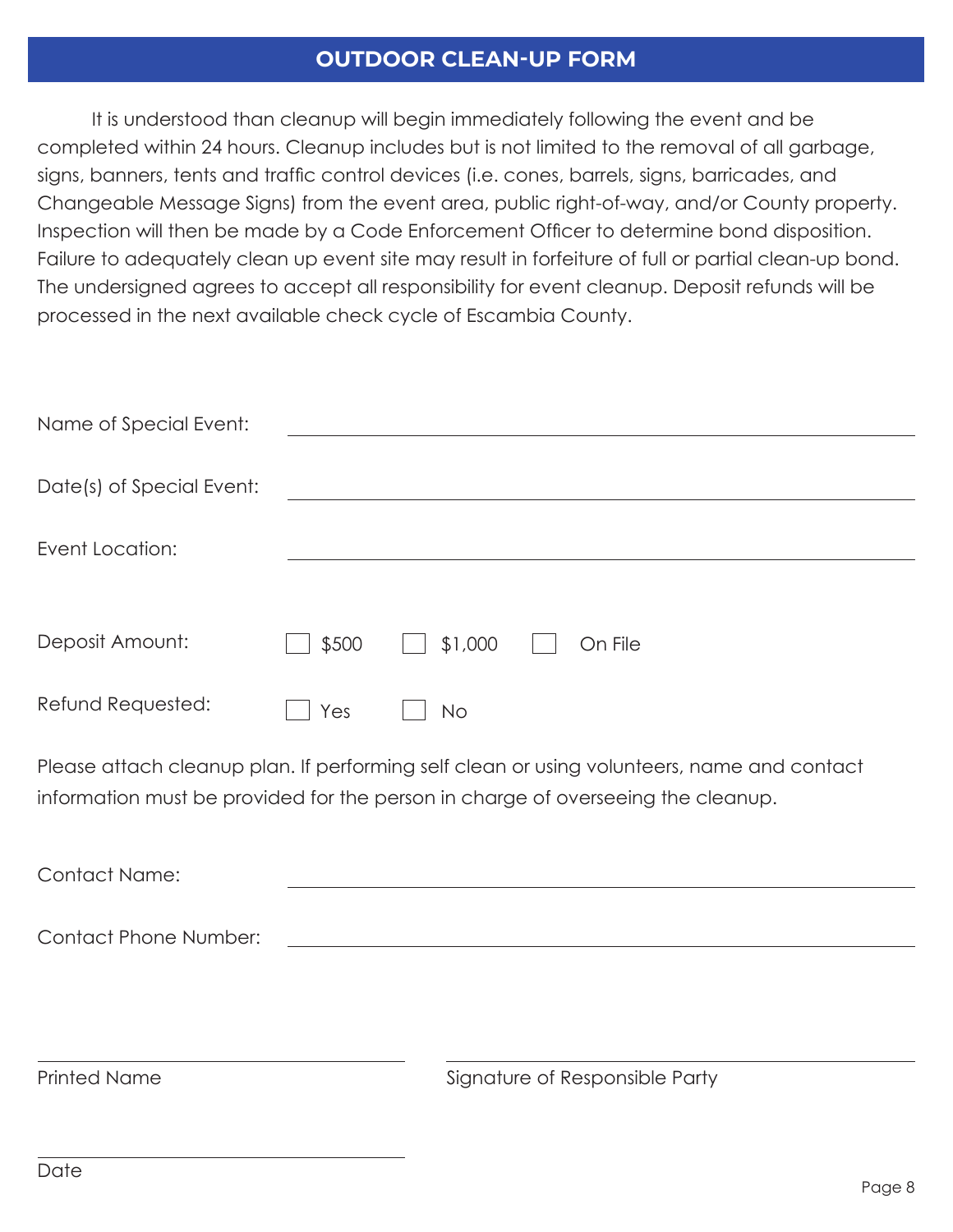# **VENDOR INFORMATION**

List all food and/or beverage vendors who will be participating in the event. Mark the type of vendor they are. If they will be providing both food and beverage services mark both. Outdoor cooking is considered any cooking done out in the open and not in a concessrion vehicle.

| Vendor Type                                 | <b>Business Name</b> | <b>Contact Person</b> | Phone Number | Outdoor Cooking                              |
|---------------------------------------------|----------------------|-----------------------|--------------|----------------------------------------------|
| $\Box$ Food $\Box$ Beverage<br>$\Box$ Other |                      |                       |              | Yes<br>$\Box$ No<br>$\overline{\phantom{a}}$ |
| $\Box$ Food $\Box$ Beverage<br>$\Box$ Other |                      |                       |              | Yes<br>$\Box$ No                             |
| $\Box$ Food $\Box$ Beverage<br>$\Box$ Other |                      |                       |              | Yes<br><b>No</b>                             |
| $\Box$ Food $\Box$ Beverage<br>$\Box$ Other |                      |                       |              | Yes<br>No                                    |
| $\Box$ Food $\Box$ Beverage<br>$\Box$ Other |                      |                       |              | Yes<br>$\Box$ No                             |
| $\Box$ Food $\Box$ Beverage<br>$\Box$ Other |                      |                       |              | $\Box$ Yes<br>$\Box$ No                      |
| $\Box$ Food $\Box$ Beverage<br>$\Box$ Other |                      |                       |              | $\Box$ Yes<br>$\Box$ No                      |
| $\Box$ Food $\Box$ Beverage<br>$\Box$ Other |                      |                       |              | Yes<br><b>No</b>                             |
| $\Box$ Food $\Box$ Beverage<br>$\Box$ Other |                      |                       |              | Yes<br>$\Box$ No                             |
| $\Box$ Food $\Box$ Beverage<br>$\Box$ Other |                      |                       |              | Yes<br><b>No</b>                             |
| $\Box$ Food $\Box$ Beverage<br>$\Box$ Other |                      |                       |              | $\Box$ Yes $\Box$ No                         |
| $\Box$ Food $\Box$ Beverage<br>$\Box$ Other |                      |                       |              | $\Box$ Yes $\Box$ No                         |
| $\Box$ Food $\Box$ Beverage<br>$\Box$ Other |                      |                       |              | $\Box$ Yes $\Box$ No                         |
| $\Box$ Food $\Box$ Beverage<br>$\Box$ Other |                      |                       |              | $\Box$ Yes $\Box$ No                         |
| $\Box$ Food $\Box$ Beverage<br>$\Box$ Other |                      |                       |              | $\Box$ Yes<br>$\Box$ No                      |
| $\Box$ Food $\Box$ Beverage<br>$\Box$ Other |                      |                       |              | $\Box$ Yes $\Box$ No                         |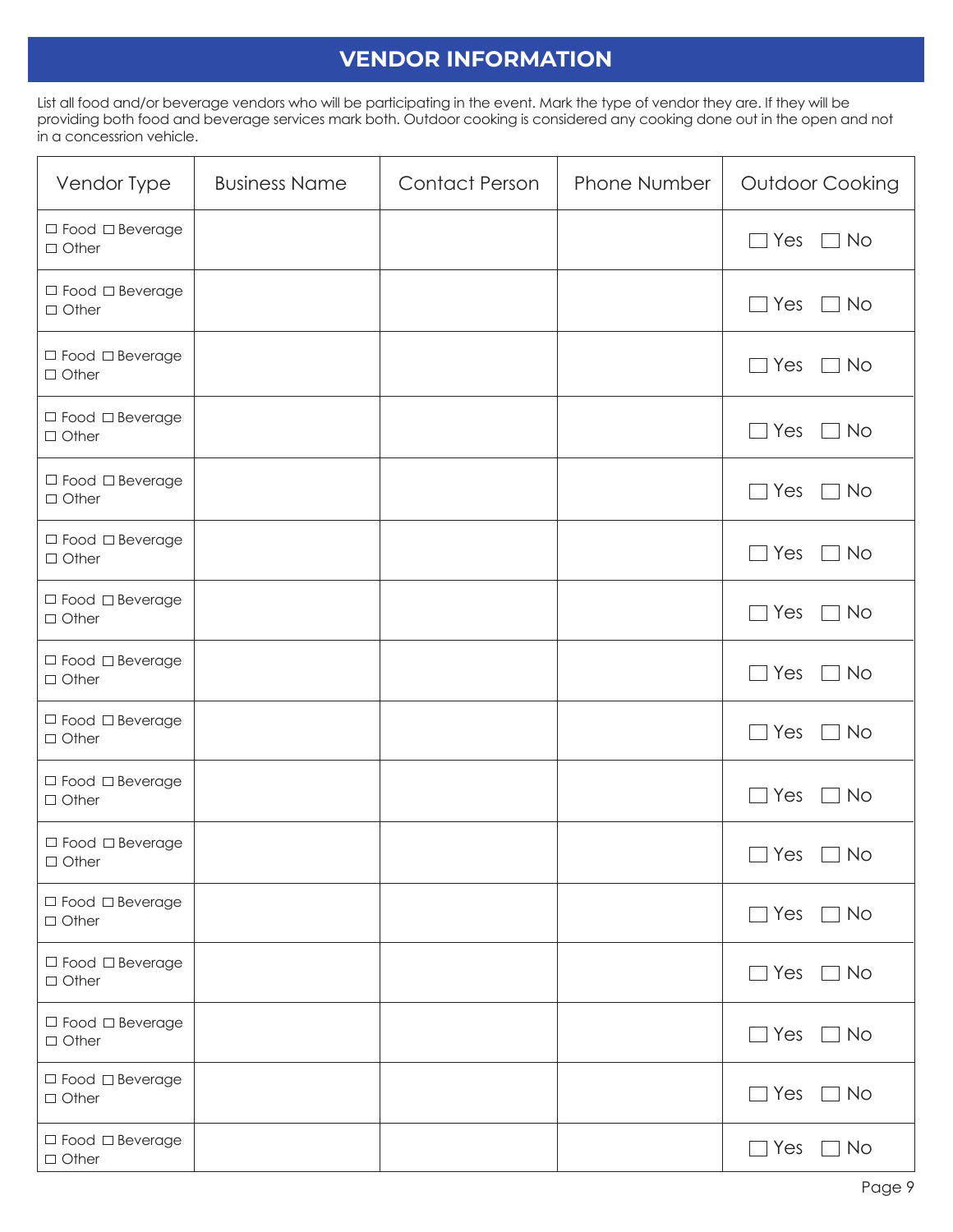

**The following information is being provided to insure that all parties are aware and understand the requirements for cooking operations during special events. The information provided below is the minimum requirements as included in the Florida Fire Prevention Code FFPC (2010 Edition). These**  requirements will be subject to on-site inspection and review. **requirements shall only be allowed with the approval of the authority having jurisdiction.** 

#### **10.11.2 Open Fires**

□ 10.11.5.1 Open fires and cooking fires shall be constantly attended by a competent person until such fire is extinguished. This person shall have a garden hose connected to the water supply or other fire-extinguishing equipment readily available.

**10.11.2** The AHJ shall have the authority to prohibit any or all open fires when atmospheric conditions or local circumstances make such fire hazardous.

#### □ 10.15 Special Outdoor Events, Carnivals, and Fairs

**10.15.2** The AHJ shall be permitted to regulate all outdoor events such as carnivals and fairs as it pertains to access for emergency vehicles; access to fire protection equipment; placement of stands, concession booths, and exhibits; and the control of hazardous conditions dangerous to life and property.

 □ **10.15.8 Cooking.** Concession stands utilized for cooking shall have a minimum of 10 ft (3 m) of clearance on two sides and shall not be located within 10 ft (3 m) of amusement rides or devices.

**50.1.1\*** The design, installation, operation, inspection, and maintenance of all public and private commercial cooking equipment shall comply with this chapter and NFPA 96, *Standard for Ventilation Control and Fire Protection of Commercial Cooking Operations*.

**50.2.1.1** Cooking equipment used in processes producing smoke or grease laden vapors shall be equipped with an exhaust system that complies with all the equipment and performance requirements of this chapter. [**96**:4.1.1.2]

**50.2.1.1.1** Cooking equipment that has been listed in accordance with UL 197, Standard for Commercial Electric Cooking Appliances, or an equivalent standard for reduced emissions shall not be required to be provided with an exhaust system [**96**:4.1.1.1]

 NFPA 96 or this chapter. [**96:**4.1.9] **50.2.1.9\*** Cooking equipment used in fixed, mobile, or temporary concessions, such as trucks, buses, trailers, pavilions, tents, or any form of roofed enclosure, shall comply with

#### *Please initial all boxes and Page 2 is required to be signed.*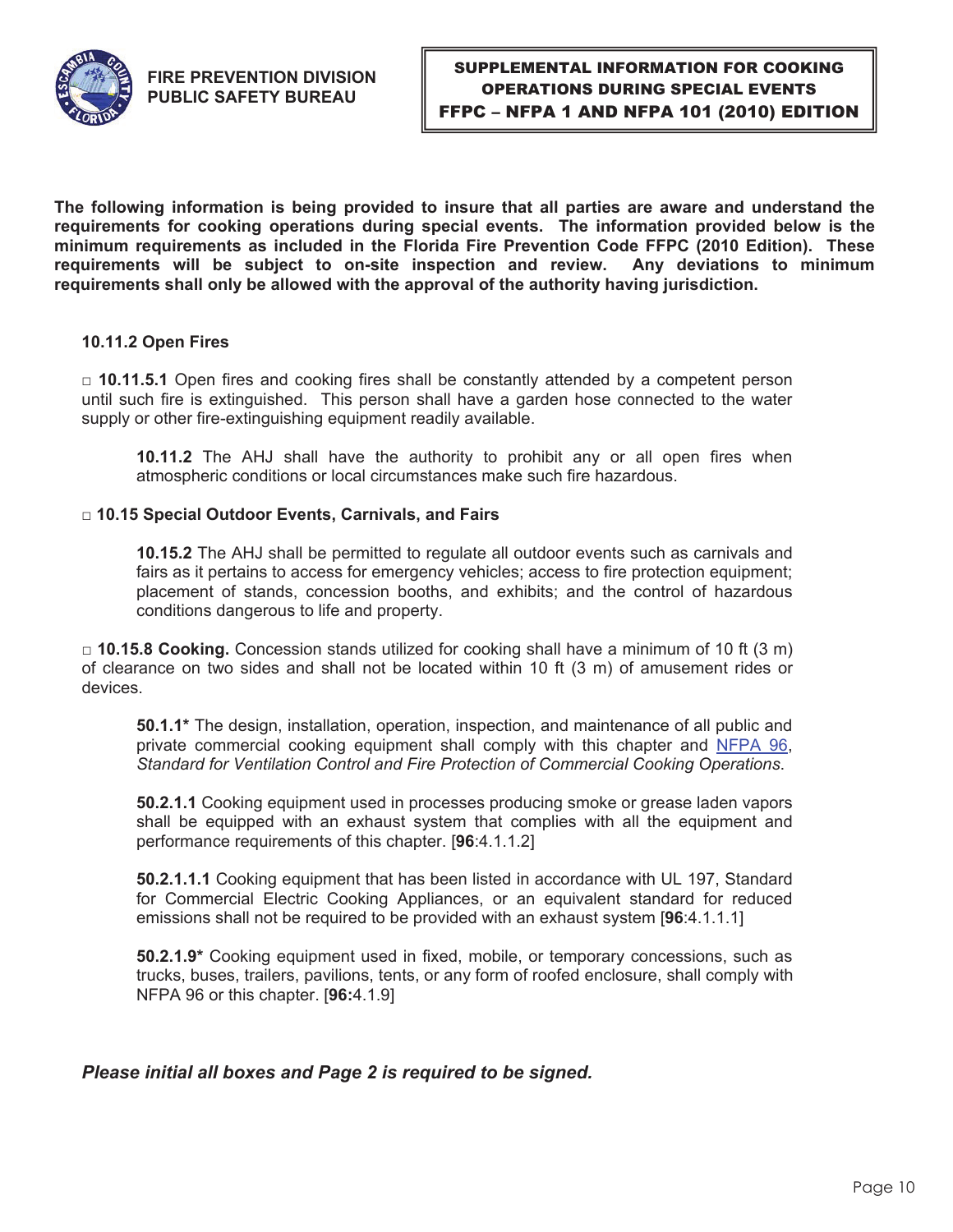

### **NFPA 96 (2008 Edition)**

**10.1.1** Fire-extinguishing equipment for the protection of grease removal devices, hood exhaust plenums, and exhaust duct systems shall be provided.

**10.1.2\*** Cooking equipment that produces grease-laden vapors and that might be a source of ignition of grease in the hood, grease removal device, or duct shall be protected by fire-extinguishing equipment.

**10.2.1** Fire-extinguishing equipment shall include both automatic fire-extinguishing systems as primary protection and portable fire extinguishers as secondary backup.

**I attest that all requirements noted above have been met or addressed in the documentation provided for review and approval and understand that inadequate or incorrect content is cause for permit denial.** 

**Signature of Applicant or Applicant's Representative Contract Contract Contract Contract Date Date**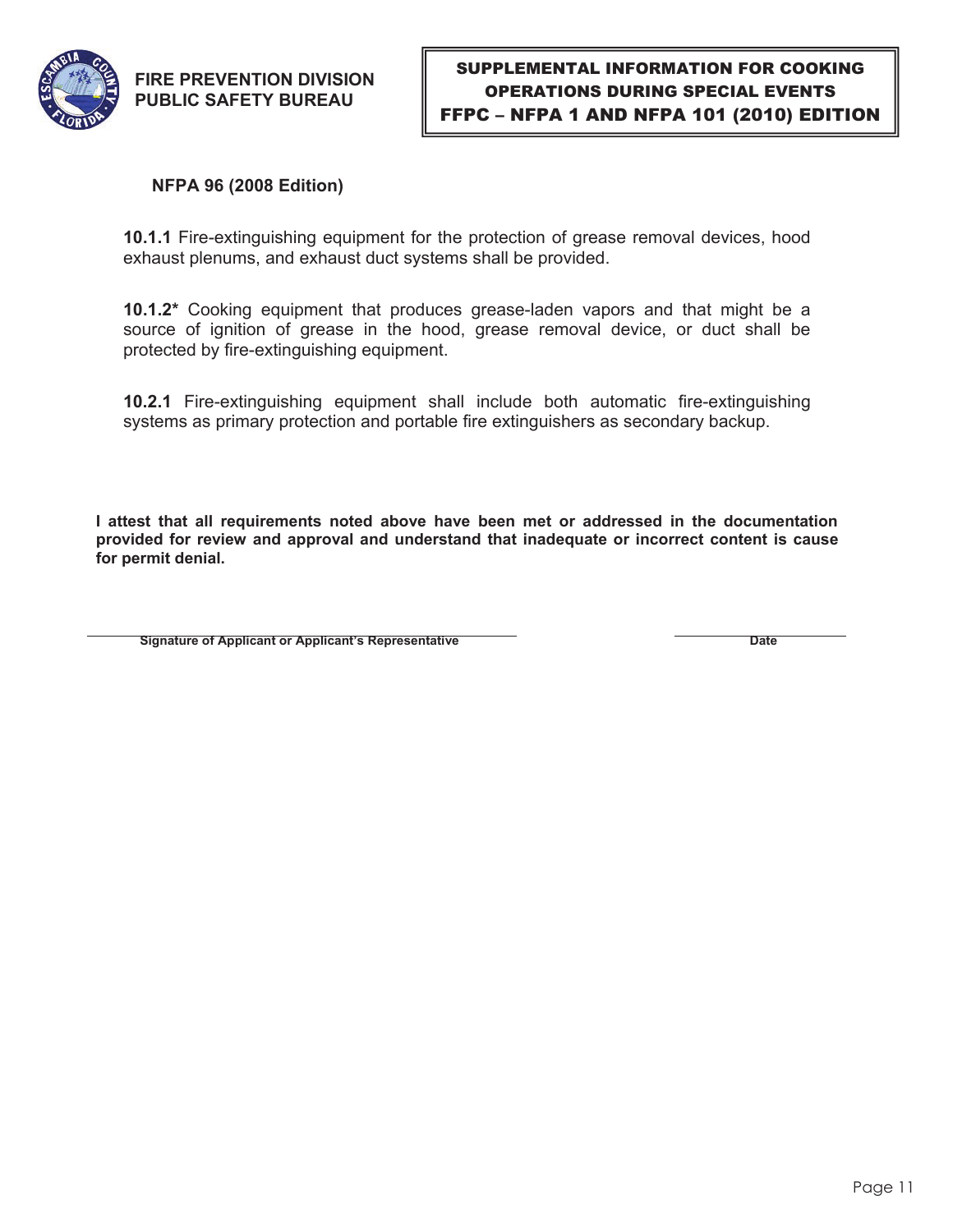## **HOLD HARMLESS AGREEMENT**

For and in consideration of having been granted permission by Escambia County to hold a Special Event within Escambia County limits, the undersigned hereby agrees on behalf of the organization, to indemnify and hold harmless Escambia County, its subsidaries or affiliates, elected and appointed officials, employees, volunteers, representatives and agents from any and all claims, suits, actions, damages, liability and expenses in conjunction with loss of life, bodily injury or personal injury, or property damage, including loss of use thereof, directly or indirectly caused by, resulting from, arising out of or occuring in connection with this permitted activity.

The undersigned also agrees to protect and hold harmless Escambia County, its subsidiaries or affiliates, elected and appointed officials, employees, volunteers, representatives and agents from any and all claims, suits, actions, damages, liability and expense, present, past or future which may be asserted by this organization, or any member of this organization, or any participant of third party arising out of or occuring in connection with this permitted event.

By the signature to this document the undersigned acknowledges that it understand the contents of this document and is voluntarily agreeing to its terms.

| In witness whereof I have here unto set my hand and seal this _____ day of ________ in 20____. |                                                 |  |  |  |
|------------------------------------------------------------------------------------------------|-------------------------------------------------|--|--|--|
|                                                                                                |                                                 |  |  |  |
|                                                                                                |                                                 |  |  |  |
|                                                                                                |                                                 |  |  |  |
|                                                                                                |                                                 |  |  |  |
| Notary Signature                                                                               | Name of Organization                            |  |  |  |
|                                                                                                | <b>Printed Name</b>                             |  |  |  |
| (STAMP)                                                                                        | Signature of Legally Authorized Reprensentative |  |  |  |